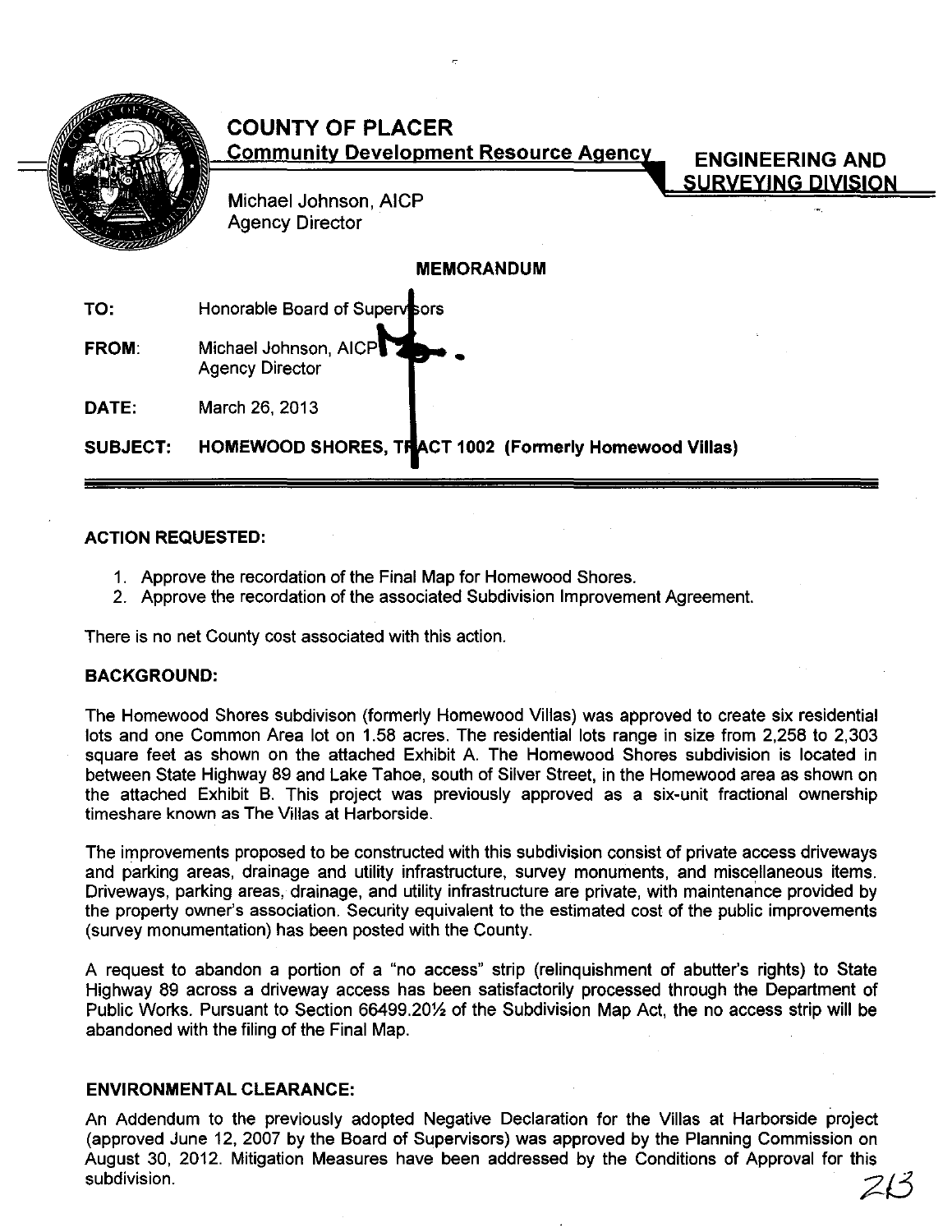#### **FISCAL IMPACT:**

Approval of the Final Map will have no fiscal impact on the County's General Fund.

# **RECOMMENDATION:**

- 1. Approve recording and authorize the Chairman to sign the Final Map.
- 2. Instruct the Clerk of the Board to do the following:
	- a. Prepare the Final Map for recording
	- b. Prepare the Subdivision Improvement Agreement for recording.

2/1

Attachment: Exhibit  $A - Map$  of Subdivision Exhibit B - Location Map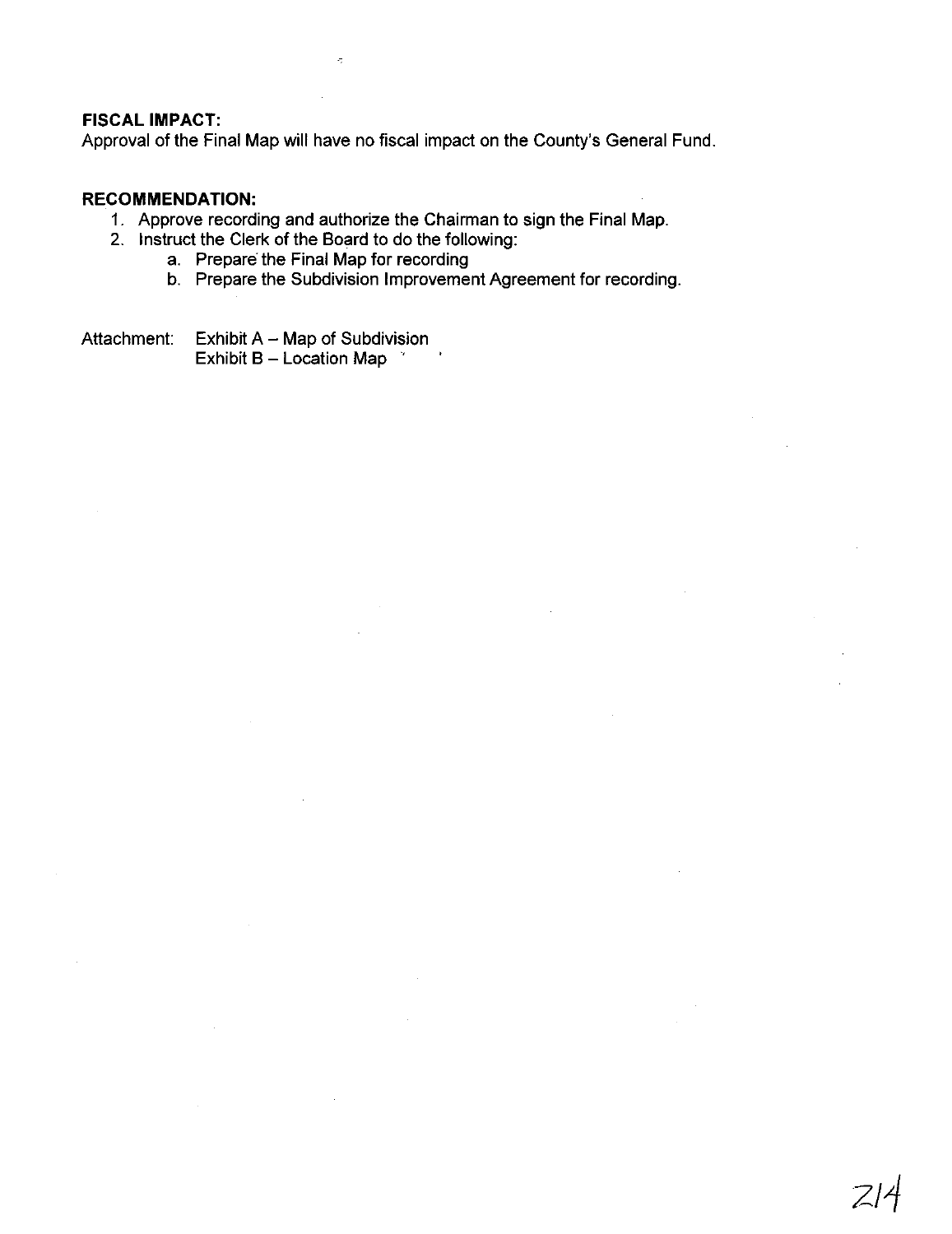

ċ,

 $215$